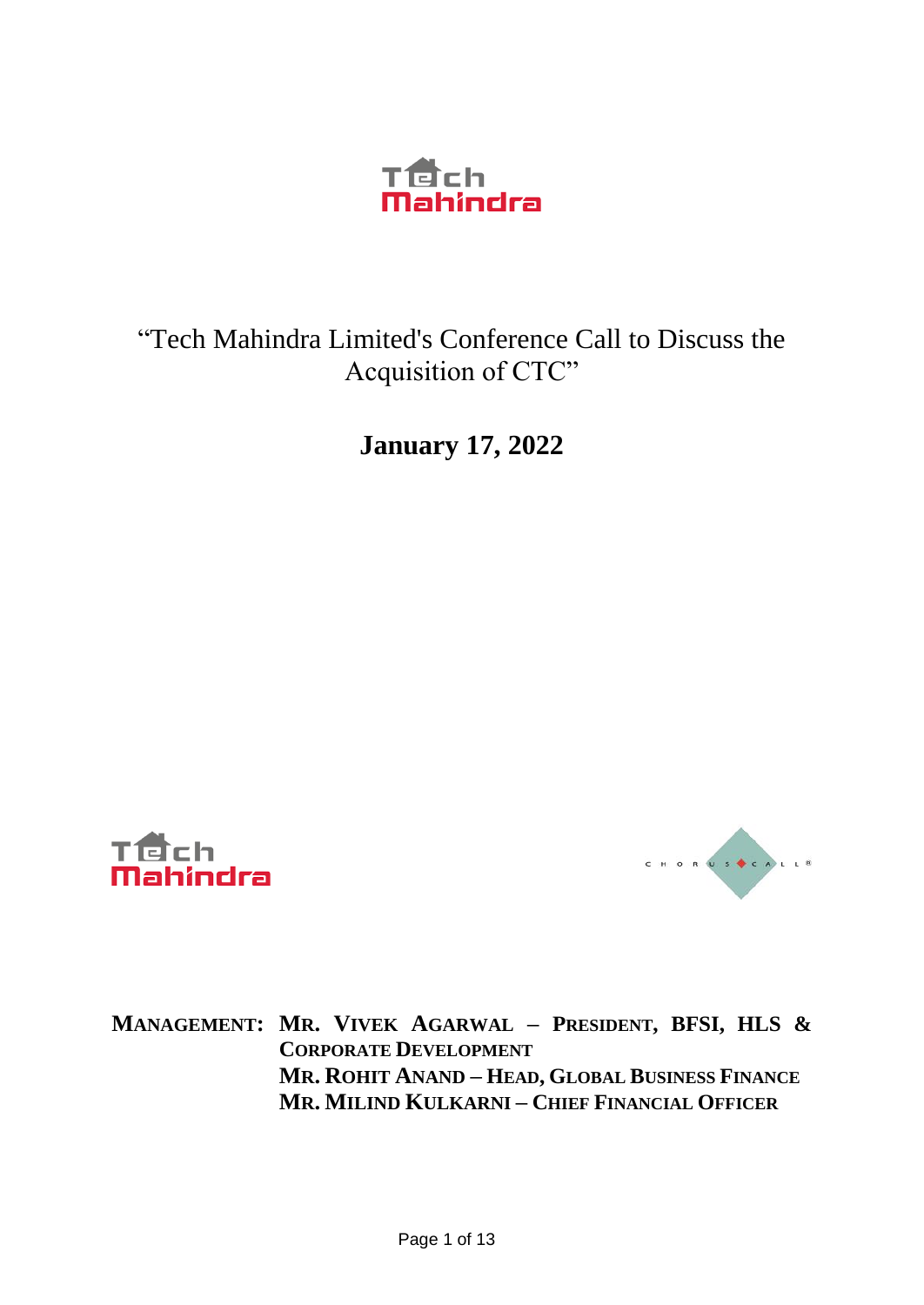

| <b>Moderator:</b> | Ladies and gentlemen, good day and welcome to the Tech Mahindra Limited Conference Call            |
|-------------------|----------------------------------------------------------------------------------------------------|
|                   | to Discuss the Acquisition of CTC. As a reminder, all participant lines will be in the listen-only |
|                   | mode and there will be an opportunity for you to ask questions after the presentation concludes.   |
|                   | Should you need assistance during the conference call, please signal an operator by pressing "*"   |
|                   | then '0' on your touchtone phone. Please note that this conference is being recorded. I now hand   |
|                   | the conference over to Mr. Vivek Agarwal – President of BFSI, HLS and Corporate                    |
|                   | Development. Thank you. And over to you, sir.                                                      |
|                   |                                                                                                    |

**Vivek Agarwal:** Thank you, Faizan. Good evening, everybody, and appreciate joining this call on short notice. And I hope all of you have had a chance to look at the 'investor deck' which should be available on our website and Kaustubh has kindly arranged to send to all of you.

> I'm going to take a few minutes upfront to talk through some of the salient points in the deck and then we'll open it up for questions.

> Just from a transaction perspective, there are three primary strategies and rationale of why we've done this investment. Firstly, we believe that the insurance industry is going through significant transformation, a lot of new emerging business models, and a lot of it is being disrupted by technology. So, this is about us doubling down with increased focus on scaling our insurance business over the coming years.

> Secondly, CTC brings in deep digital technology skills and capabilities. They've been involved in a number of marquee digital transformation work with their client base. And we think it's a very scalable capability, not only for servicing their existing client base, but also being able to cross-sell and take to a bunch of Tech Mahindra clients globally.

> And lastly, the business services clients in Europe and in the US, the delivery centers for the company are based in Latvia and Belarus. Those countries and the region provide excellent technology capability and talent. And as part of our plans, we do think this is a very scalable talent base with very high-quality talent availability, which you would expect to grow many folds in the coming years. So, that's the broad thinking around these investments.

> And just getting into some of the detail, as you may have seen from the communication, this is a couple of transactions together. And the reason they're combined is they are owned by the same shareholder group. And they're all very deeply focused on the insurance industry and financial services industry.

> The first is a core 100% acquisition of CTC, which is 100% services business. And we are acquiring that business for a total consideration of €310 million. Out of the €310 million, we will pay  $\epsilon$ 210 million upfront and the balance  $\epsilon$ 100 million is linked to the performance of the business over the next four years in the form of earn-outs as well as synergy linked payouts. I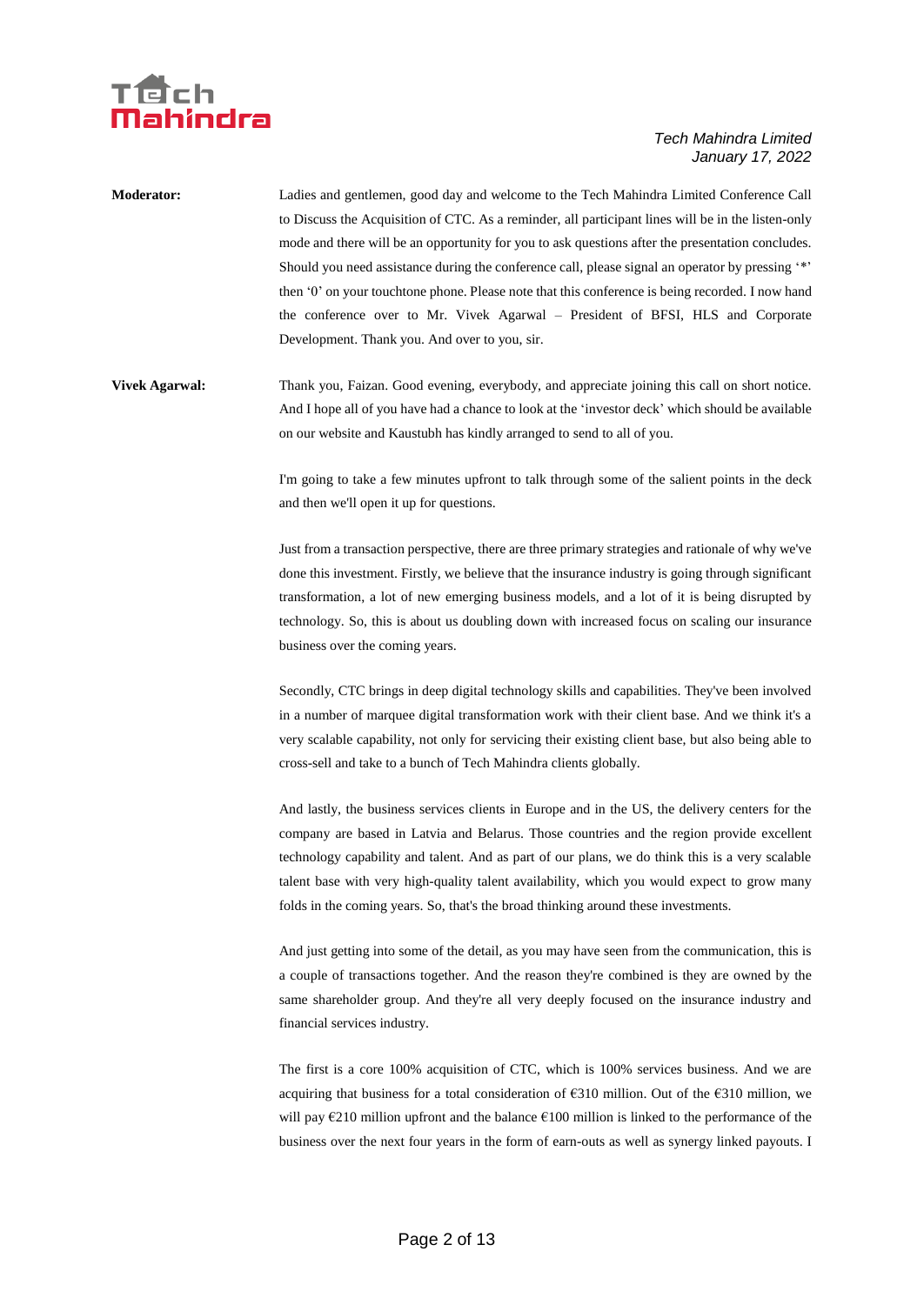

think this is just to ensure that we drive the right levels of synergy and cross-sell as we move forward in integrating this business, the Tech Mahindra.

The second part of the transaction is a minority investment into two insurtech platforms. The two platforms have a proven technology stack have a proven business model. They have active clients on the platform and they go to market in a SaaS business model and helps customers address very specific needs in their business. We do believe that these are very scalable platforms and with our participation, we would have the ability to take these wider into the global market as well as provide scalability to these platforms over the coming years.

We're taking a 25% equity stake upfront in these platforms with an option to subsequently increase our stake at a predetermined valuation within the next two years if we may wish to do so at our choosing.

Just a quick snapshot of the businesses. CTC which is the core services business did about  $\epsilon$ 71 million in revenue for the full year calendar 2020, and for the first nine months of 2021, the business turned over about  $E59$  million in revenue, 720 employees, and the business has seen significant growth rates over the last three years; 40% CAGR on revenue, and on a consolidated basis, this business would deliver industry-leading EBIT margins to Tech Mahindra.

The two insurance tech platforms, which we're looking at, the first one is Swift which essentially focuses on sales and distribution, helps set up digital broking capability, driving buyers on websites and helps insurers launch new products go-to-market very quickly with an out of the box solution. Currently, has had a bunch of clients and in Europe, but we do believe both added functionality as well as added go-to-market strengths, will offer a significant upside to both the market we can address as well as functionality we can offer clients.

And the second insurtech platform we've invested in is Surance. This is a very unique technology and platform which was developed in Israel and helps insurers underwrite personal cyber insurance. And it helps collect information data, helps with managing the risks for the insurer. So, these are both B2B platforms, which help insurers or brokers develop and take new products to market. And these platforms will provide the technology backbone for those products.

So, on Surance, there are a number of leading global reinsurers, who use a platform to underwrite cyber insurance. But we also see this as part of a bigger market, which is focused on data-driven insurance underwriting and we see a big market opportunity out there.

I touched upon this in the opening statement around the strategic rationale, but this is about high quality digital engineering, scalable talent pool and workforce in Europe and very, very deep domain expertise in insurance and reinsurance industry.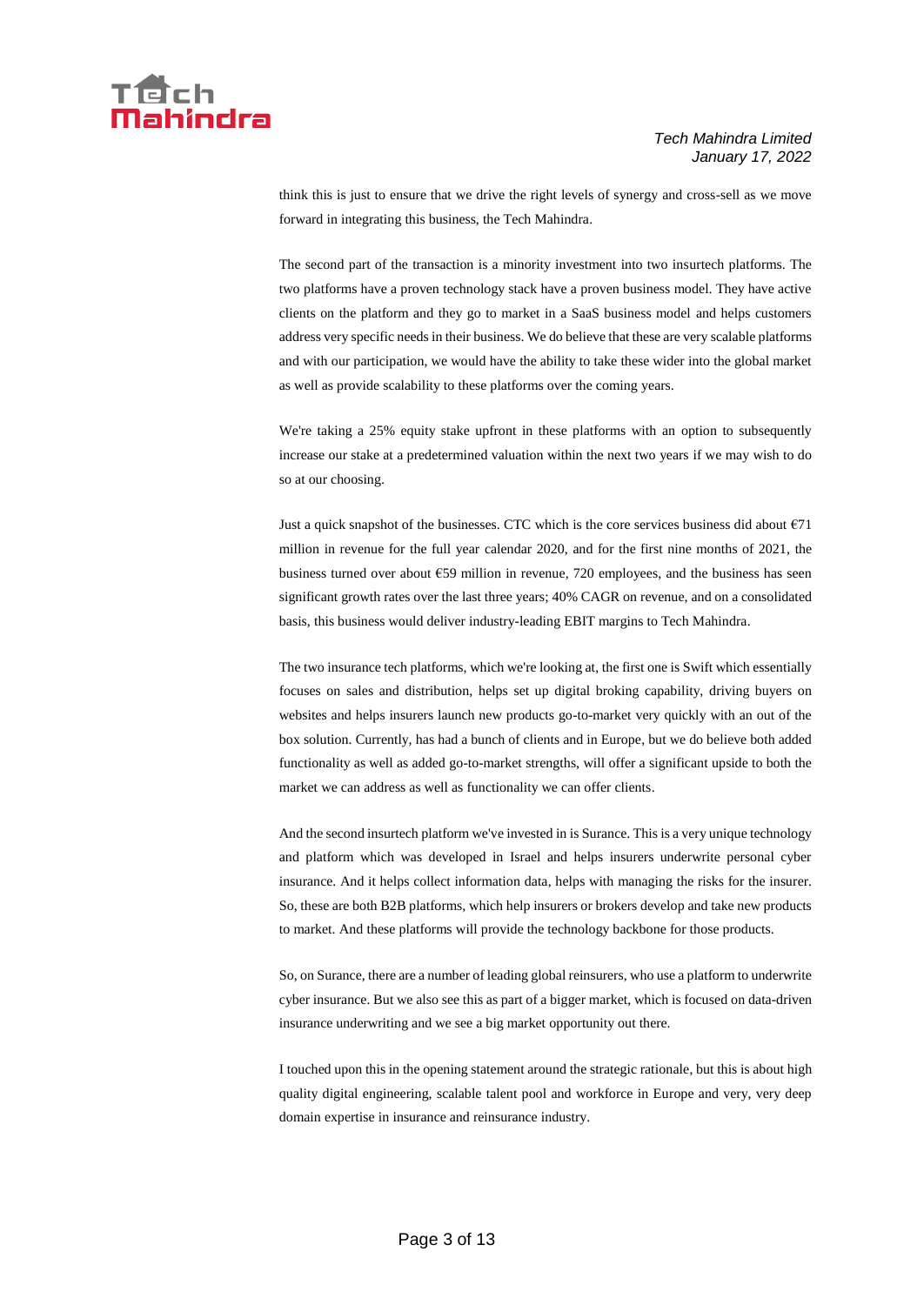

And lastly, I am going to touch upon how do we see value creation from this investment. I briefly said that the business has industry-leading margins and will be accretive to the TechM EBIT margins. And also, the transaction will be accretive across a bunch of financial parameters around EPS free cash flow and ROCE.

We will rebrand, co-brand the business a segment of CTC from day one and this will become part of our overall operations. And we do have an integrated management team structure which has been set up and agreed with the management team and sellers of the business who will be responsible for the business going forward. And they would also be focused on driving synergies which is largely around cross-sell and scale up of digital engineering capabilities as well as the ability to sell the TechM service lines in the client base which comes in with the CTC acquisition.

This is extremely important for us. And that's the reason why when we set up earn out. It's not only earn-out from standard forms of the business but earn-outs also include payments linked to achieving the synergy goals for the combined business.

And lastly, on the global insurance scale up, I think on the back of this transaction and these investments, we are very focused on creating a dedicated go-to-market for our insurance business. We think the market is very attractive in the segment. If you look at spend data, the insurance industry spend on transformation and new business models is at least two to three percentage points more than the overall industry. And we see this as a great opportunity to play a disruptor in this industry. So, we are geared up internally with the right alignment of management team personnel to go after that opportunity apart from growing the whole digital engineering practice on the back of these investments.

I'll take a pause here and open it up for questions as the questions come in, happy to address as much as we can. Thank you.

**Moderator:** We will now begin the question-and-answer session. First question is from the line of Mukul Garg from Motilal Oswal Financial Services. Please go ahead.

**Mukul Garg:** I think a very interesting acquisition. Just a couple of clarifications if I may. First, if you look at the two insurtech platform, can you help us how old are the companies and what is the current revenue run rate?

**Vivek Agarwal:** The two companies are between one and a half and three years old. I can give you the number of clients and where they are and their revenue numbers and the business model if that helps understand a little bit more. So, first Starline works with insurers, brokers, and currently has two lifelines in Europe and they get a percentage of the brokerage fee, which is generated out of on the platform. That's the business model they go out to. And there is an installed base that is revenue in long-term SaaS contracts with digital brokers and online platforms, which use the Swift technology to power their customer journeys and sales and distribution process. On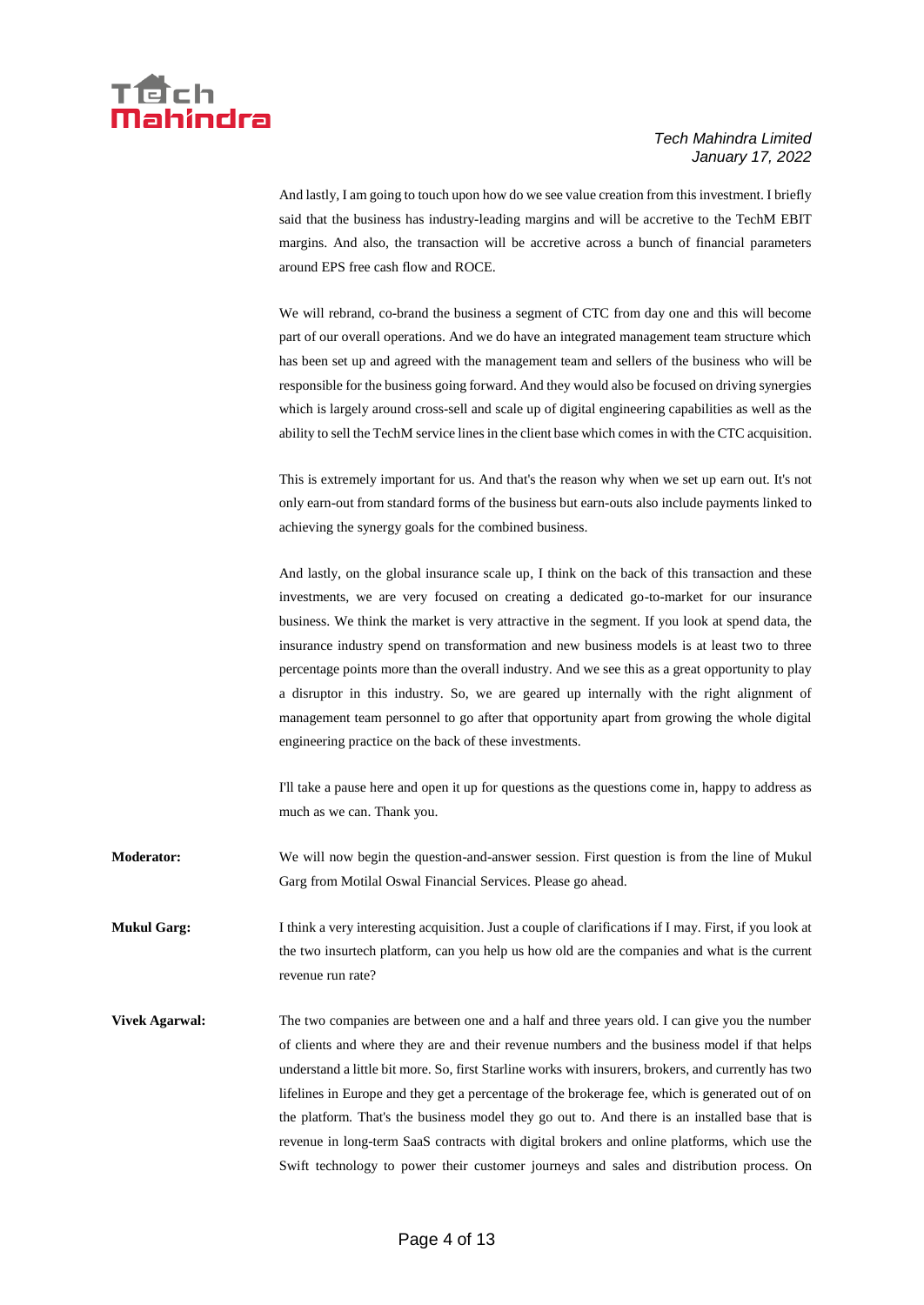

insurance, the model is slightly different. The platform works with insurers' carriers as well as reinsurers to help, assess, manage, and then underwrite personal cyber security risk. This is the basis of the technology and the IT the company carries. They look at understanding the risks involved and then managing it, which is obviously of great value any of the data is of great value to the insurance companies. And that's what this platform provides.

- **Mukul Garg:** Just wanted to kind of touch upon the motivation for this transaction from the seller side. If we look at this particular acquisition, the valuation looks quite attractive for you guys given they are into digital engineering and product development space, both of which are quite hot, but the valuation seems still fairly attractive. So, after working for about 20-years in the space, what was the motivation for the seller to exit fully at this valuation? Obviously, reason looks like that it was for the protected form, but again here, they are giving you almost 45% type of stake over a few years if things go well. If you can just touch upon what was the factor which led them to do this transaction at this prices?
- **Vivek Agarwal:** Mukul, firstly, a great bunch of entrepreneurs who build this business over the last few years. And a lot of the growth has been in the last three or four years as I said, last three years CAGR is about 40% from a revenue perspective. What I would like to say is that this has been a bilateral deal, we built a great relationship with the founders over the period of time, and they bind into a larger vision of where this business and this entire capability can be as part of a larger organization. That's the reason why some of the earn-outs and payouts are linked to synergy achievement, because they do believe in the wider vision of what we have for the businesses. And I think the second reason is that while the services business has its own momentum, the structure we have adopted will also help fund the next phase of growth of the two insurtech platforms, while the founders and the management can focus on building more functionality taking it to market on a wider basis. And we would love to take them to market to our client base to different parts of the world and provide them with a global reach. I think it's a holistic version of what we think we can jointly build together. It's been the big driver for this.
- **Mukul Garg:** Just one clarification, what's the current attrition rate of the company if you can share?
- **Vivek Agarwal:** Again, a single digit attrition rate. So, very, very well run, very, very tightly and well managed business. And if I may say so, a little bit under the radar in-house they've operated to get to this great success.
- **Moderator:** The next question is from the line of Ankur Rudra from JP Morgan, please go ahead.
- **Ankur Rudra:** Looks like an interesting deal. Could you explain this 40% as you mentioned in your interview?
- **Vivek Agarwal:** Ankur, that's correct. It is all organic growth over the last few years, absolutely.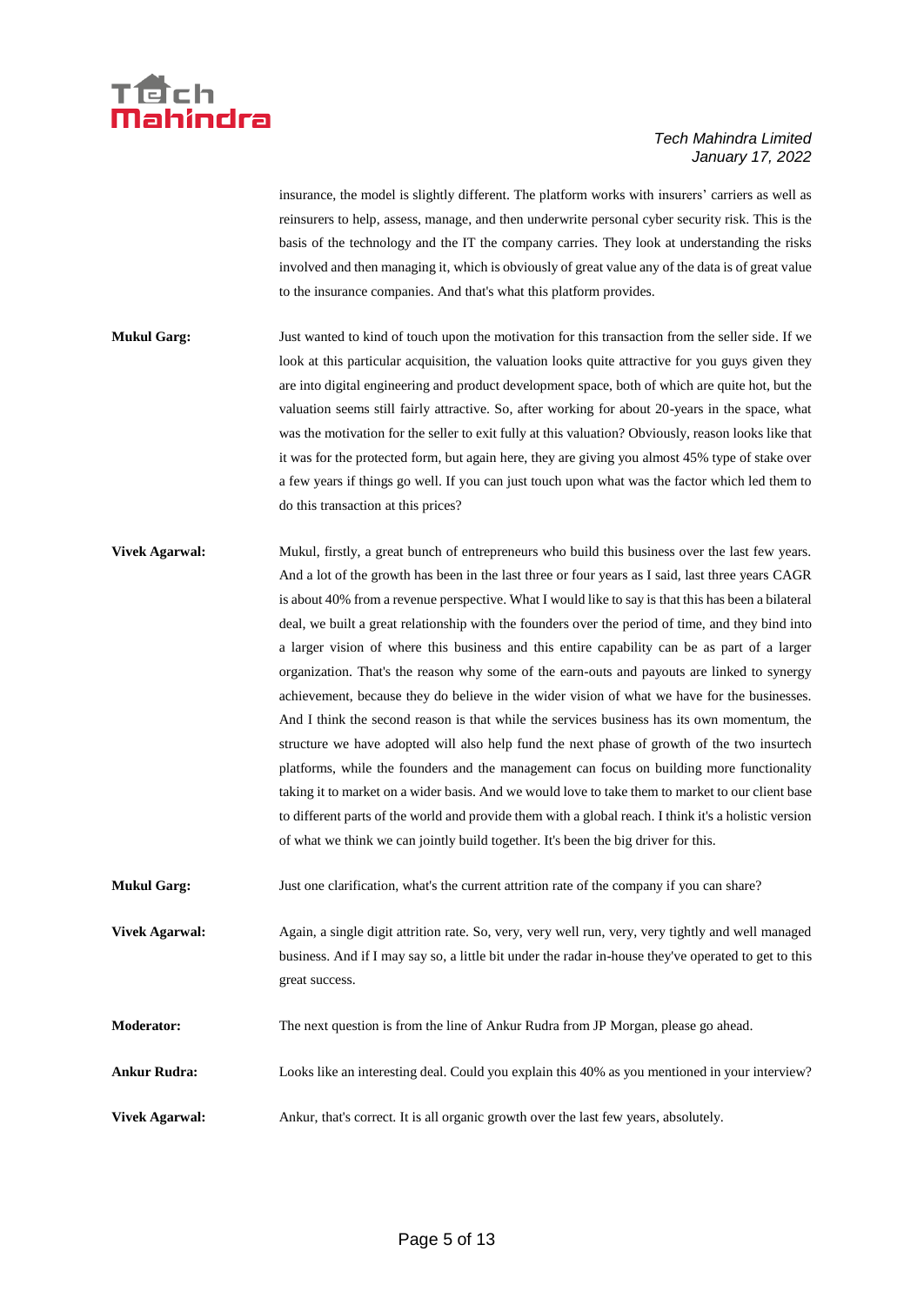## ech

- **Ankur Rudra:** Looks like it struggled to grow. It was a bit slower for a long time and only picked up pace in the last like you mentioned in last two or three years. Any changes in the ownership or structure of focus which is driven?
- **Vivek Agarwal:** The short answer to those questions is no, it's been the same set of founders. I think what's happened over the last few years are they've built a great knowledge of their clients understanding of the business processes and understanding of the core of their clients. And as customers have undertaken large scale digital transformation, they look for people who understand their core business rather than trying to get horizontal skills and then helping people understand their business processes, etc., and what they found in CTC is already understanding of the core of their business as well as some top-notch technology talent. And I think that combination is what's driven growth for them over the last few years.
- **Ankur Rudra:** Could you clarify how widely spread is the earn-outs for the founder team? And what is the duration?
- **Vivek Agarwal:** So, the duration is four years, including the calendar year which just finished. So, there's three full years on this after this year. But it was in four parts, yes.
- **Ankur Rudra:** Do you think the next set of lock in is beyond the founder, can you elaborate the senior management team as well?
- **Vivek Agarwal:** So, there are a bunch of key personnel who do not have significant equity stakes, but we put them as part of the transaction on a retention plan for four years.
- Ankur Rudra: You have had quite a successful strategy in the last few years, which is you highlighted in a recent analyst day, the programmatic method of going, Key bigger transactions in comparison to what you've done in recent years? Is this slight change in approach or are you just a bit more confident in terms of the targets you're going after?
- **Vivek Agarwal:** Ankur, you refer to the analyst day presentations, where we did put out a strategy and how we're executing on it. And I do believe we are executing fairly well on our strategy of how we integrate, how we go after large deals on the back of acquisition. So, yes, absolutely, there is more confidence. I think from a size perspective as you will see from a revenue size perspective, this is very much in the sweet spot. We've always articulated, this is about \$100 million in revenue or 90 something million dollars in revenue on an annualized basis. I think from a valuation perspective, it is reflective of what we believe is the quality of the talent, the overall capability set and as I said industry-leading EBIT margins.
- **Moderator:** The next question is from the line of Kawaljeet Saluja from Kotak. Please go ahead.
- **Kawaljeet Saluja:** My question on acquisition is two-fold. One is, can you talk about your own insurance capabilities, which you can cross sell and make the best use of the acquisition? When I look at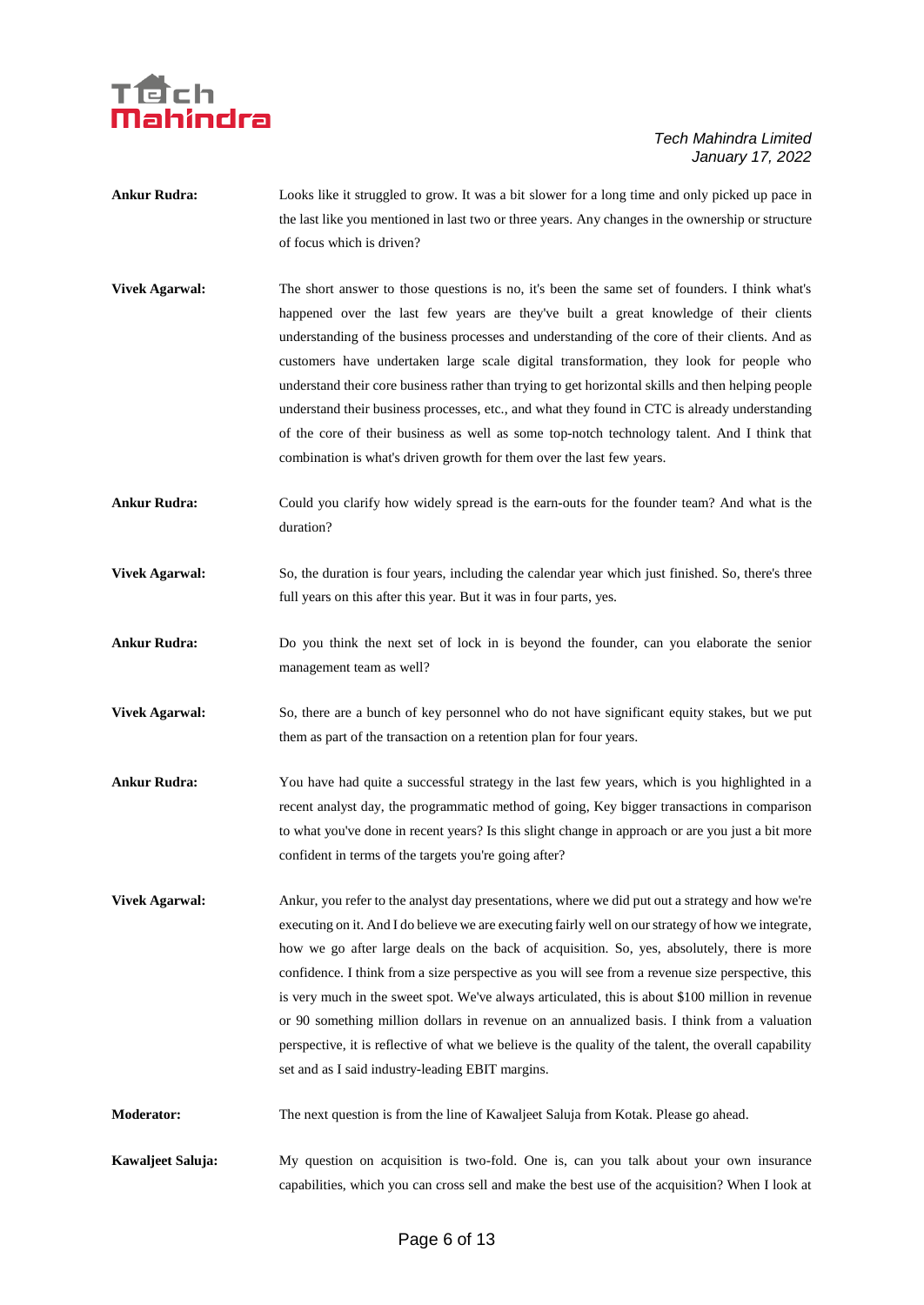

your own financial services practice size, including banking, that's about a billion dollars, which is modest. So, can just detail the areas of for synergies out? The investment that you've made in SaaS, was the investment co-terminus with the overall acquisition or you had a choice of not making that investment?

**Vivek Agarwal:** The second one is an easy one. So, I'll take it upfront. It was our choice. And as I responded to Mukul in the first question, we do believe that the combined vision for the industry and how we would work this together with the founders was critical. But it was our choice.

**Kawaljeet Saluja:** So, why restrict to just 25% investment, why not go the whole hog?

**Vivek Agarwal:** The structure is that we have invested 25%, and we have an option to buy another 20%, again, at our choosing. We just use a staggered approach. And we do think that if we do exercise that option, it will give us a pretty significant stake as this develops to the next stage. And to your first part of your question around, "what is our capability set in BFSI and especially in insurance, and how do I see synergies working", as you rightly said, BFSI for us is now about a billion dollar business, but if we look back on this, this has been a high teens growth over the last five years, we are somewhere in the 17%, 18% CAGR in BFSI over the last five years. And I think the way that business has been built over the last few years is around identifying specific trends and creating a right to win following those trends. Because if you look at five years back, we were a 300 million business unit in BFSI and there was no differentiation. But I think from a strategy and logic perspective, we are following the same that if we are going to create differentiation a right to win, it gives us a better chance to be successful in the market, it does give us scalability. And when I look at where do we see synergies, I think there are two ways to look at this. This business largely works on helping insurers and financial institutions do digital engineering, digital transformation projects on the development side. So, they essentially are an enterprise OPD shop where they build next-generation digital products for their clients. So, that capability and that skill set is very fungible to our clients. So, that would be one part of the synergy. And I think the second part of the synergy is going to be on their client base where we do believe we should be able to sell horizontal service lines, scale service lines, which today this business does not deliver. So, they actually leave enough money on the table for some of the other players to come in and fulfill those capabilities. So, it's a combination of the two. And then as we look at combining those sets of capabilities, we also believe that it will improve our chances of winning in the market for new clients, etc.,

**Kawaljeet Saluja:** Just a question for Rohit or Milind. I don't know that this question was asked or not, but what's the monetization charge from this acquisition? And is this transaction EPS dilutive or accretive?

**Vivek Agarwal:** Obviously, the accountants will ultimately finally opine on the quantum, but right now, we assume a third of the transaction value will get amortized over eight years linked to client contracts and client relationships.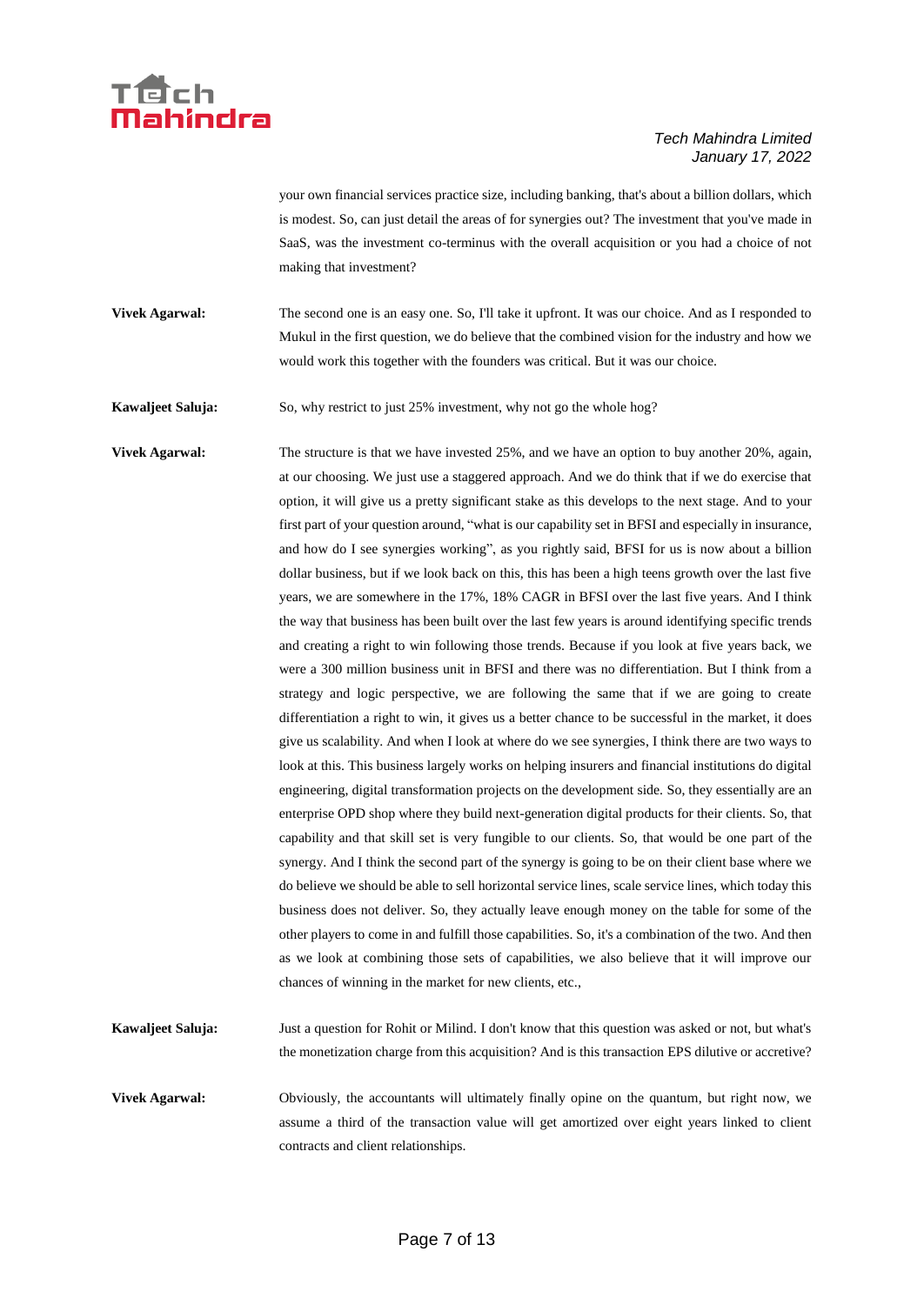

| Kawaljeet Saluja:         | But would there be amortization related to marketing intangibles, brand name or client contracts<br>is the only thing amortized?                                                                                                                                                                                                                                                                                                                                                                                                                                                                                                                                                                                                                                              |
|---------------------------|-------------------------------------------------------------------------------------------------------------------------------------------------------------------------------------------------------------------------------------------------------------------------------------------------------------------------------------------------------------------------------------------------------------------------------------------------------------------------------------------------------------------------------------------------------------------------------------------------------------------------------------------------------------------------------------------------------------------------------------------------------------------------------|
| <b>Vivek Agarwal:</b>     | The client relationships and those are the ones which will get amortized, yes. And our estimate<br>is a third of the value will get attributed to that amortization.                                                                                                                                                                                                                                                                                                                                                                                                                                                                                                                                                                                                          |
| Milind:                   | That is actually a group which will include customer contract and customer relationship.                                                                                                                                                                                                                                                                                                                                                                                                                                                                                                                                                                                                                                                                                      |
| Kawaljeet Saluja:         | Approximate charge will be around $\epsilon$ 13, $\epsilon$ 14 million and whether it's EPS accretive or not?                                                                                                                                                                                                                                                                                                                                                                                                                                                                                                                                                                                                                                                                 |
| <b>Vivek Agarwal:</b>     | Yes, it is.                                                                                                                                                                                                                                                                                                                                                                                                                                                                                                                                                                                                                                                                                                                                                                   |
| Kawaljeet Saluja:         | And on a GAAP basis?                                                                                                                                                                                                                                                                                                                                                                                                                                                                                                                                                                                                                                                                                                                                                          |
| <b>Vivek Agarwal:</b>     | Yes.                                                                                                                                                                                                                                                                                                                                                                                                                                                                                                                                                                                                                                                                                                                                                                          |
| <b>Moderator:</b>         | The next question is from the line of Nitin Padmanabhan from Investec. Please go ahead.                                                                                                                                                                                                                                                                                                                                                                                                                                                                                                                                                                                                                                                                                       |
| Nitin Padmanabhan:        | I think you mentioned that the annualized revenue was around $E90$ million. Is that correct? And<br>that would actually mean that the fourth quarter is like $631$ million. Is there so much result in<br>the business, how should we sort of understand it?                                                                                                                                                                                                                                                                                                                                                                                                                                                                                                                  |
| <b>Vivek Agarwal:</b>     | I did say \$90 million. Because the question was on size. So, it wasn't $\epsilon$ 90 million. And the<br>business has no significant seasonality. I'm not at liberty to make a forward-looking statement<br>of where the December quarter will close. So, hence we have given you nine months revenue,<br>but there's no seasonality.                                                                                                                                                                                                                                                                                                                                                                                                                                        |
| <b>Nitin Padmanabhan:</b> | So, if you look at the past three years, actually, the growth has sort of been decelerating. It's like<br>almost 10% growth this year on an annualized basis, right, rough cut. So, what's happening<br>within the business that's leading to this deceleration and going forward, do you believe that it<br>can get back to earlier growth rates?                                                                                                                                                                                                                                                                                                                                                                                                                            |
| <b>Vivek Agarwal:</b>     | One of the reasons why this is attractive for us is because we think we can help add value to<br>bring scalability in the business. The business has become constrained in its private ownership<br>for various reasons and one of the opportunities for us here is being able to build more scalability,<br>more robustness into the systems, and processes for the business as we move forward. The<br>opportunity is humongous. Obviously, I can't give you a forward guidance on what we expect<br>here from a numbers perspective, but directionally if we fires on all levers around building<br>scalability on the talent side, there is enough revenue opportunity in the sector, both from a<br>horizontal skill set perspective as well as an industry perspective. |
| Nitin Padmanabhan:        | So, what you are essentially saying is, the lower growth rate is because of underlying business<br>constraints, which as a group together with TechM, we should be able to garner synergies and                                                                                                                                                                                                                                                                                                                                                                                                                                                                                                                                                                               |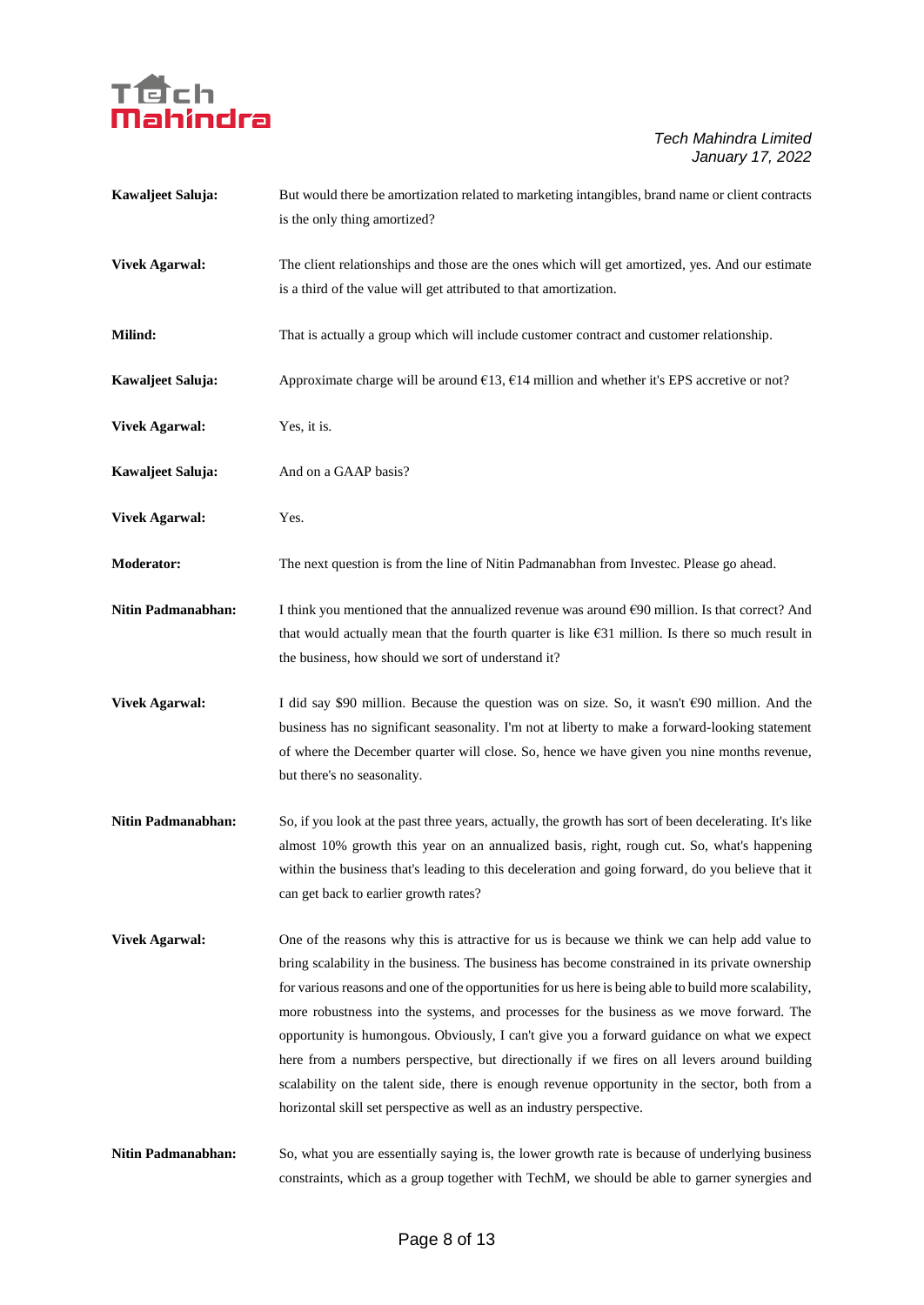

sort of improve and that's what you're targeting and that's why the earn-outs and that's why the valuations are where it is, is understanding, that's fair is, right.

**Vivek Agarwal:** That is correct, Nitin.

- **Nitin Padmanabhan:** If you look at this business, in terms of the customers and the spread of the business, any sense on the geographic spread of business? That's one. And second, on the insurtech entities, obviously in a position to sort of disclose what the ARRs are, I think this year, we have had quite a number of acquisitions and very reasonable sum, invested in an acquisition, just wanted your thoughts on how do you think about acquisitions going forward, do you think we'll slow down a bit, consolidate these and then move forward or how should we broadly think about it?
- **Vivek Agarwal:** Last question, I'll pass to Rohit to respond. On the two platforms, as I explained right at the beginning on the business model, and the customer base, we are not giving out revenue numbers, but suffice to say these are early stage ARR numbers, and the businesses are scaling up. They've signed clients, but the full volume, and the throughput on some of those contracts are still ramping up. On your first question, the clients of this business are largely Europe-centric firms. They do have a couple of American clients which are US headquartered insurance firms.
- **Rohit:** On the new acquisition, the way we look at it is a function of as we've articulated in our investor day also, we evaluate our capability gaps, where we are organically on that versus availability of assets which the team constantly works on. So, it's a function of all of that that we took from acquisition perspective. So, we'll continue to do that. And as we mentioned, we also change the strategy to look at it in a more systemic basis that we mentioned. Hence, that's the approach change. But it's all a function of availability of asset versus the gaps we have. And I think given the timing wise they've been as you mentioned, a few that has happened consecutively. And as we move forward, I think we'll continue to evaluate those niche skill gaps with the asset and move forward with that. But overarching, all of this is continued focus on our execution that we've changed over a period of time and we are confident on doing better given the approach we're following.

**Moderator:** The next question is from the line of Sandeep Shah from Equirus Securities. Please go ahead.

**Sandeep Shah:** Just wanted to understand these two insurance tech platforms. Are they getting any revenues from CTC because if I'm not wrong, both the companies are under the same founder company as a whole?

**Vivek Agarwal:** No, they don't get revenues from CTC, their clients are all third-party clients, insurers and brokers. So, these are market facing platforms, yes.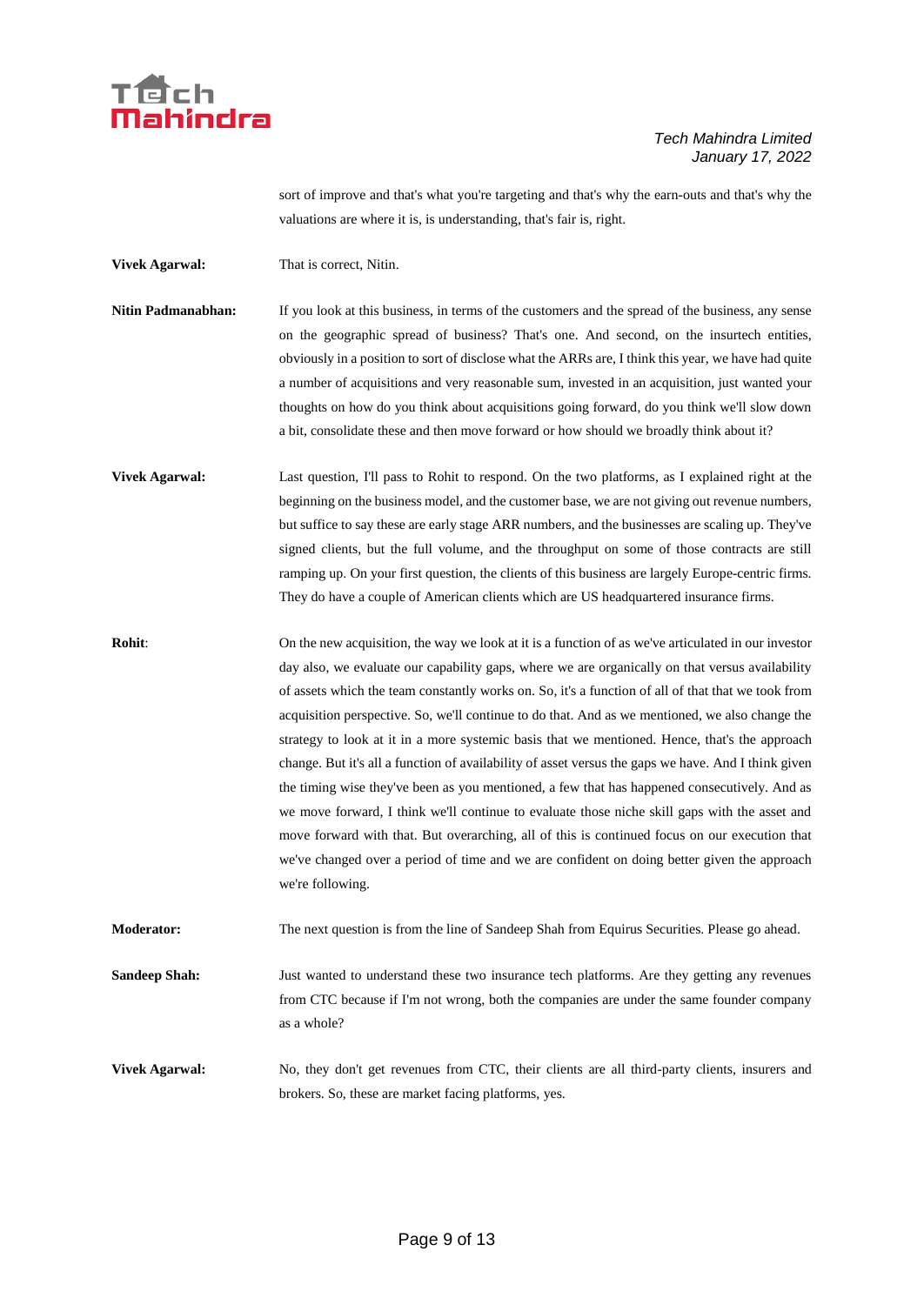## Téch<br>Mahindra

#### *Tech Mahindra Limited January 17, 2022*

| <b>Sandeep Shah:</b>  | And whether the vice versa is also true where CTC getting any revenue because CTC being<br>outsourced product development company, so is CTC getting any revenues from these two<br>platform companies?                                                                                                                                                                                                                                                                                                                                                                                                                                                                                                                                                                                                                                                                                                                                                                 |
|-----------------------|-------------------------------------------------------------------------------------------------------------------------------------------------------------------------------------------------------------------------------------------------------------------------------------------------------------------------------------------------------------------------------------------------------------------------------------------------------------------------------------------------------------------------------------------------------------------------------------------------------------------------------------------------------------------------------------------------------------------------------------------------------------------------------------------------------------------------------------------------------------------------------------------------------------------------------------------------------------------------|
| <b>Vivek Agarwal:</b> | There is a small portion of development work for one of the platforms which is done in CTC,<br>that is correct. It's not very significant, but there is some work subcontracted from a development<br>perspective to CTC.                                                                                                                                                                                                                                                                                                                                                                                                                                                                                                                                                                                                                                                                                                                                               |
| <b>Sandeep Shah:</b>  | Further to one Nitin has asked, CTV being a company which industry leading-margin, making<br>FCF, high ROIC, so, what are the business constraint which is not helping them to scale up<br>especially in CY'21, just wanted to understand?                                                                                                                                                                                                                                                                                                                                                                                                                                                                                                                                                                                                                                                                                                                              |
| <b>Vivek Agarwal:</b> | I think largely two things. One is sales, I think the company has very limited or next to zero sales<br>capability. And as I said earlier on a different context, they haven't really gone out to market<br>with the capability set on. So, that to me is constraint number one, that they've been very happy<br>with their existing relationships and the clients value their capability set. And secondly, in this<br>industry like everybody else is the talent side of the equation. And on both of them, we do expect<br>additional investments into sales, we do expect to use our market reach from a synergy<br>perspective as well as from an organic growth perspective and on the talent side of the equation,<br>we do intend to bring in our systems, practices, processes to help scale faster. And obviously,<br>any investments in the short-term we need to make to do all of that, which in a private ownership<br>scenario, may have been difficult. |
| <b>Sandeep Shah:</b>  | Just a last on a strategic direction, I think people are investing into engineering, design and OPD<br>more on the manufacturing, smart manufacturing, IoT, auto, electronics. So, given this is a<br>sizable acquisition, how are we thinking to put these kind of large sum treasury into capabilities<br>of the insurance as a service industry to scale up, so, are we believing that the scale up could be<br>humongously high through this acquisition, especially for the insurance as a vertical for the<br>TechM as a whole?                                                                                                                                                                                                                                                                                                                                                                                                                                   |
| <b>Vivek Agarwal:</b> | There are three parts when you look at it, right, in this when you say scale up. Clearly, one is<br>insurance from an industry domain perspective and a very unique set of very deep understanding<br>of the industry processes, etc., I think we also think just from scalability of the horizontal,<br>enterprise focused OPD is a huge area, I mean, as large enterprises build digital businesses and<br>digital applications, they all think and build stuff like a product company would enroll all times.<br>So, that's a skill set which is fungible across industries. We do see that as a big high growth area                                                                                                                                                                                                                                                                                                                                                |

all acknowledge that region does give very high and deep technology capability skill sets. Sandeep Shah: For these two platforms, we are nearly investing €20 for a 25% stake. So, we are ascribing

for many years to come as a horizontal service line, and then is scaling and diversifying our talent pool. This will give us a reasonable footprint to grow off in the region. And as you would

roughly €80 million worth of valuation for these two platforms. So, can you give some color in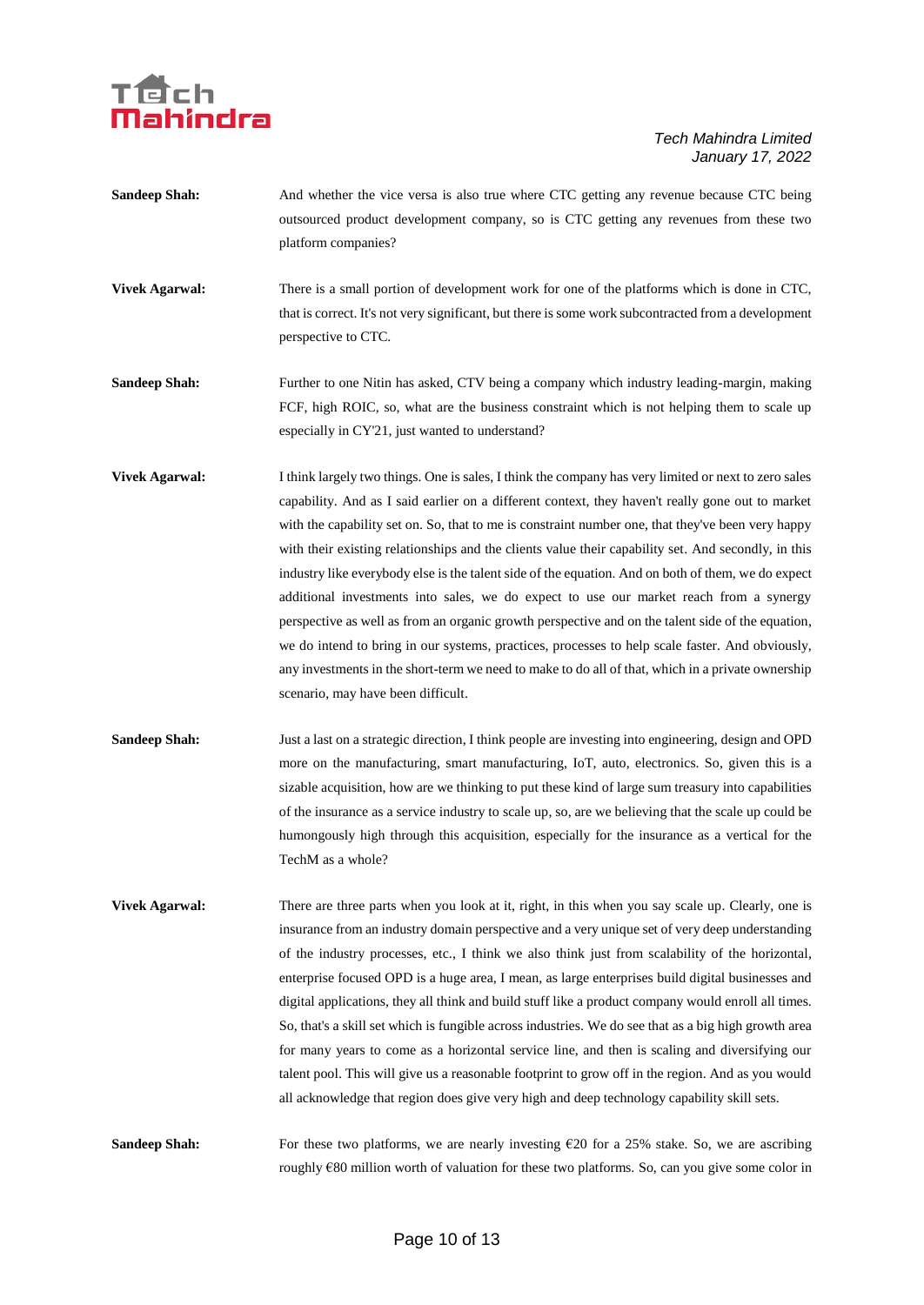

terms of what is the price to sales multiple are we assigning or they are really early stage and we are betting big in terms of the scale up from these two platforms going forward?

- **Vivek Agarwal:** So, you're absolutely right, pre-money of 60 million, and we invest in primary investment of 25%. They are based on market benchmarks of ARR based revenue multiples, because as I said, the contracts with their clients on establish basis long term. I don't think they're in a position to give exact numbers, but it is based on ARR revenue multiples for calendar '22 full year and exit ARR rates for this year which will be in line with the industry.
- **Moderator:** The next question is from the line of Ashwin Mehta from Ambit Capital, please go ahead.
- **Ashwin Mehta:** Just want to check in terms of financing of this acquisition, will we be largely using our cash or you are looking to raise debt for it?
- **Vivek Agarwal:** We are looking to fund this off from our balance sheet. There are no plans to raise any debt for the transaction.
- **Ashwin Mehta:** In terms of EPS-accretive nature of this transaction, essentially if I assume say a 5% pre-tax yield on your cash, this effectively would mean that you need to generate say 10% PAT margin after in this business for it to be accretive and after taking into account the amortization as well. So, are the margins high for the company?
- **Vivek Agarwal:** What I'm able to share as I said, the business has industry-leading EBIT margins, and this is post the charges on a consolidated basis.
- **Moderator:** The next question is from the line of Vibhor Singhal from PhillipCapital. Please go ahead.
- **Vibhor Singhal:** Vivek, just a couple of questions. There is no debt on the balance sheet of this company. Any sort of debt or liabilities that we're looking at?
- **Vivek Agarwal:** No, there is no debt or liabilities on the company's balance sheet, you are right.
- **Vibhor Singhal:** And the company is free cash flow generating as well given the high margins that you mentioned that it makes?
- **Vivek Agarwal:** That is correct. And that's why in the presentation we said this is accretive across all parameters.
- **Vibhor Singhal:** Would you be able to share what was the cash on the balance sheet of the company at the end of the year?
- **Vivek Agarwal:** So, there isn't a whole lot of surplus cash because the founders have typically dividend it out any surplus cash in the business. So, it'll be nominal from a closing balance sheet perspective if I understand the question correctly.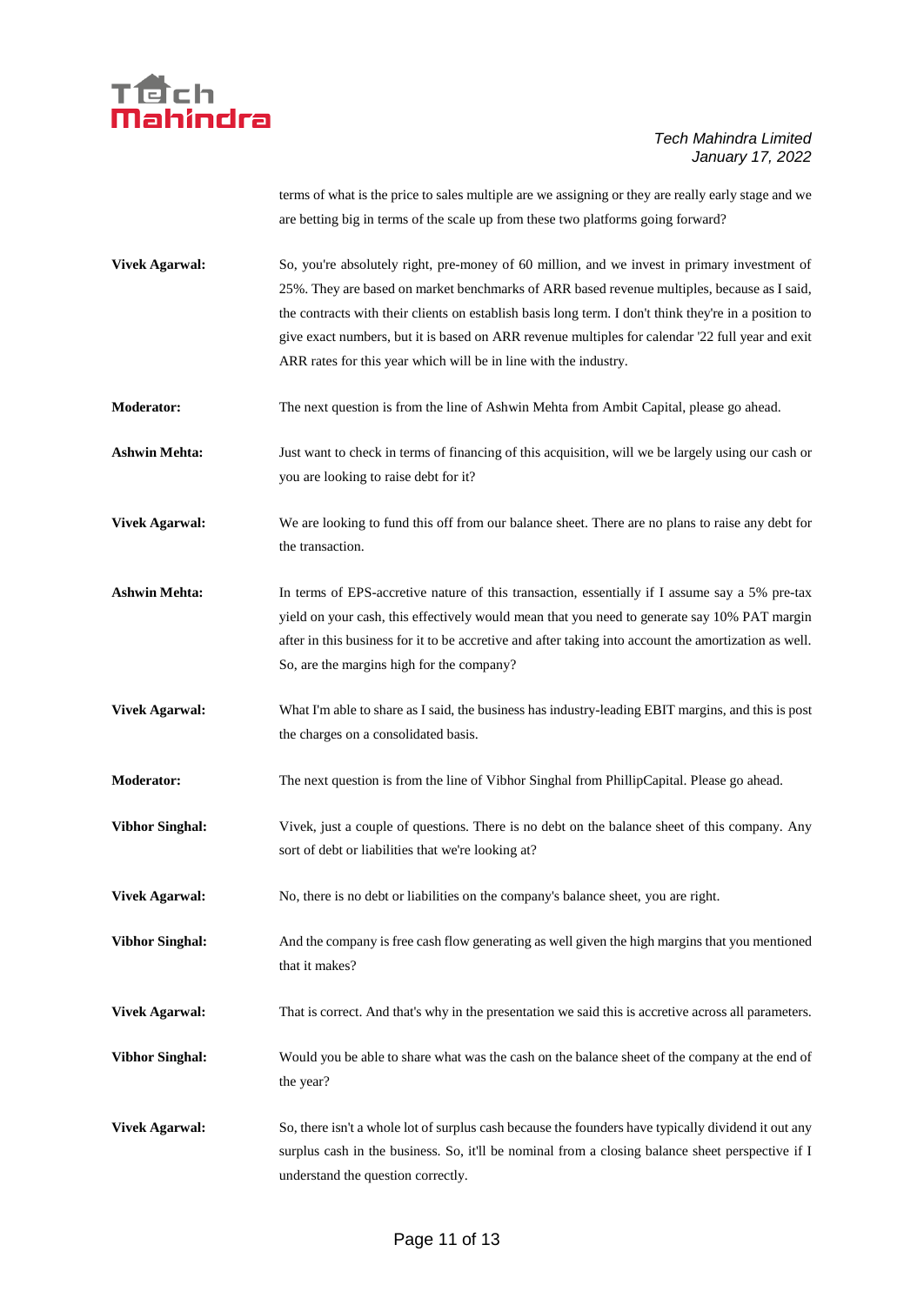

- **Vibhor Singhal:** I was just trying to basically understand again the questions which were earlier. The company in the digital engineering space, giving more than 35% CAGR. You mentioned about maybe the scalability issues that they had, but it's a free cash flow generating business, they could have specifically gone out and expanded their business, had no sales and marketing team as well. The transaction value appears to be quite attractive for a company which is in the space. It seems to be something like a very, very, very skill deep for us. So, I'm not sure what I'm using here. But no other constraints that we see in the business that we believe that might have force them to sell right apart from maybe scaling up on the current level.
- **Vivek Agarwal:** No, I think as I said earlier, we've worked with the founders for close to a year, getting to a point where they believe in the joint value proposition, the vision of this. I think it's getting to understand and build that rapport and understanding was very important. I think it's important for the founders, it's important for us from trying to do this together. There are no constraints and at least at our end we are very excited that this represents a great opportunity for the company and its stakeholders.
- **Moderator:** The next question is from the line of Dipesh Mehta from Emkay Global. Please go ahead.
- **Dipesh Mehta:** Couple of questions. First about can you share what would be the client concentration for CTC and how the clients are spread out? And second question is about the employee mix, how many of their employees would be insurance domain experts and how many of them would be largely technology or digital skills kind of thing, if you can provide some mix, because you alluded it is insurance kind of OPD and in one of the answers you mentioned about horizontal capabilities?
- **Vivek Agarwal:** The second question first in terms of skill set. So, everybody who works in the company has deep technology expertise. So, that's the first level. And given that, they do work largely on the insurance, reinsurance industry, most people will have familiarity with core processes in the industry and that also on the development side largely. When we start looking at people who will have a deep and tenure experience of the domain, that number will be about between 30% and 40% of the employee base will have deep and tenured experience on understanding the industry and its nuances and the business processes. To your first question around client concentration, their anchor client does give them about 60% of their revenues and beyond that they do have a bunch of other clients which give them the balance straight across the industry.
- **Dipesh Mehta::** How the relationship with anchor client is played out over because if I look last three years, every year we are seeing some moderation in revenue growth trajectory, so if you can provide, whether it is largely mirroring anchor client related thing, and they have limited success in mining other clients, if you can provide some sense?
- **Vivek Agarwal:** I think I did address part of it earlier from a constraint perspective. The business does not have a large or any sales force of any significance. And I think that is one of the challenges which in partnership with TechM, we expect to be able to address better from driving an overall growth.